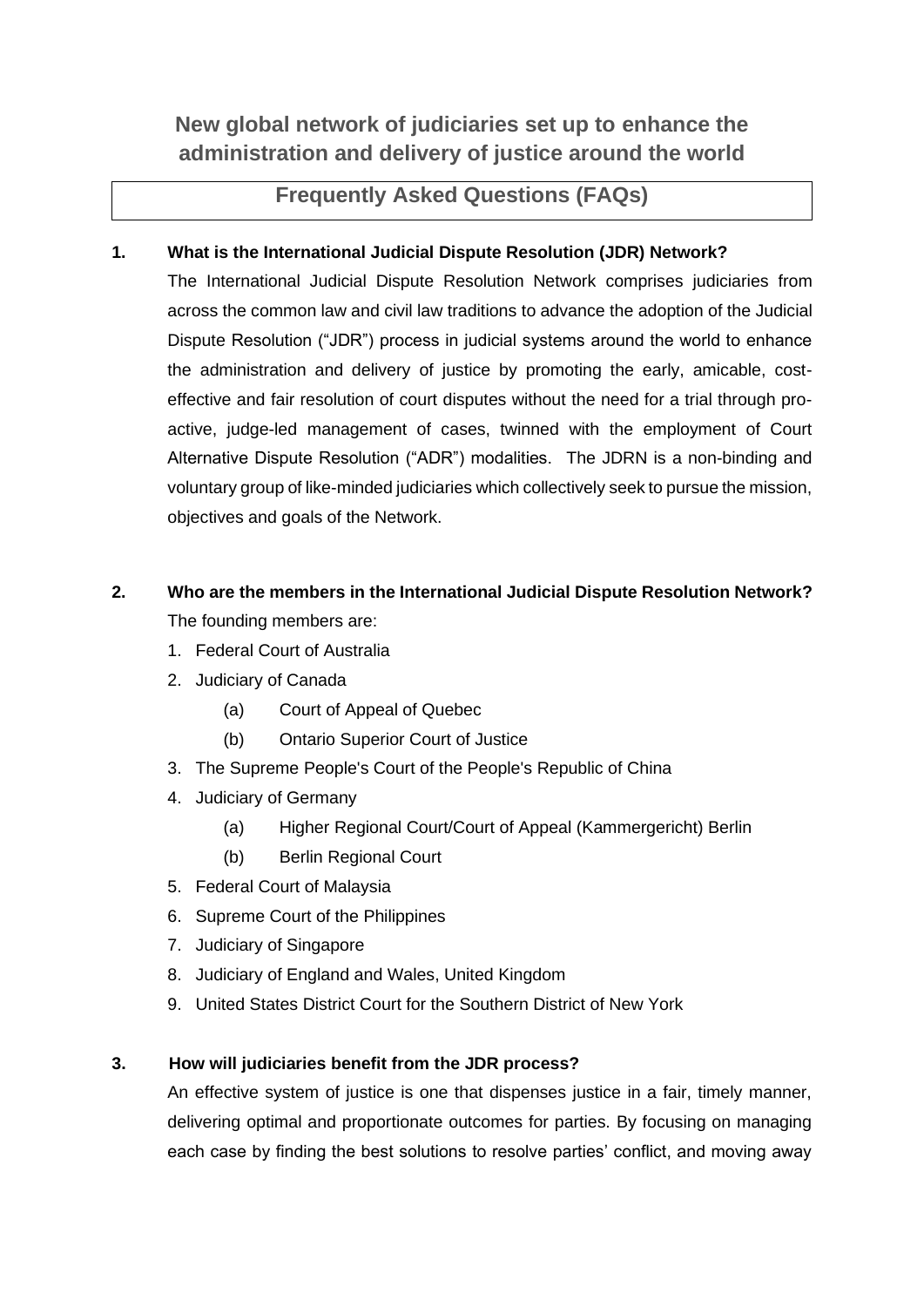from the traditional paradigm of the court's role as the arbiter of legal disputes, the JDR process brings benefits to both the parties and the courts, as enumerated below:

- (a) Cases are resolved early, thus saving parties' time, legal costs and trial resources;
- (b) The uncertainty over the outcome of the trial is avoided for parties. Parties have autonomy and control over the outcome, instead of having a decision imposed on them through the trial process;
- (c) An amicable resolution of the case can preserve the relationship between parties;
- (d) Creative solutions can be used by the court and parties to resolve the dispute; and
- (e) Judicial caseload is more effectively managed.
- **4. What are the objectives of the International Judicial Dispute Resolution Network?** The objectives of establishing the JDRN are to:
	- (a) Provide a platform for member judiciaries of the JDRN and other interested judiciaries to share experiences and exchange ideas and expertise on leveraging the JDR process to manage their cases effectively and achieve better outcomes for litigants.
	- (b) Develop and promote a set of standards and best practices to serve as the benchmark for the development and practice of the JDR process in jurisdictions which are keen to institutionalise it in their judicial systems.
	- (c) Support efforts in judicial systems which are interested in adopting the JDR process by providing access to knowhow and resources for capacity building and the development of judicial competencies in the JDR process.

## **5. How does the International Judicial Dispute Resolution Network aim to promote the adoption of JDR?**

To promote the concept and employment of JDR in the judicial world, as well as to ensure the sustainability, relevance and vibrancy of the JDRN, the JDRN will develop and promote a set of standards, guiding principles and best practices to serve as the benchmark for the development and practice of the JDR process in jurisdictions which